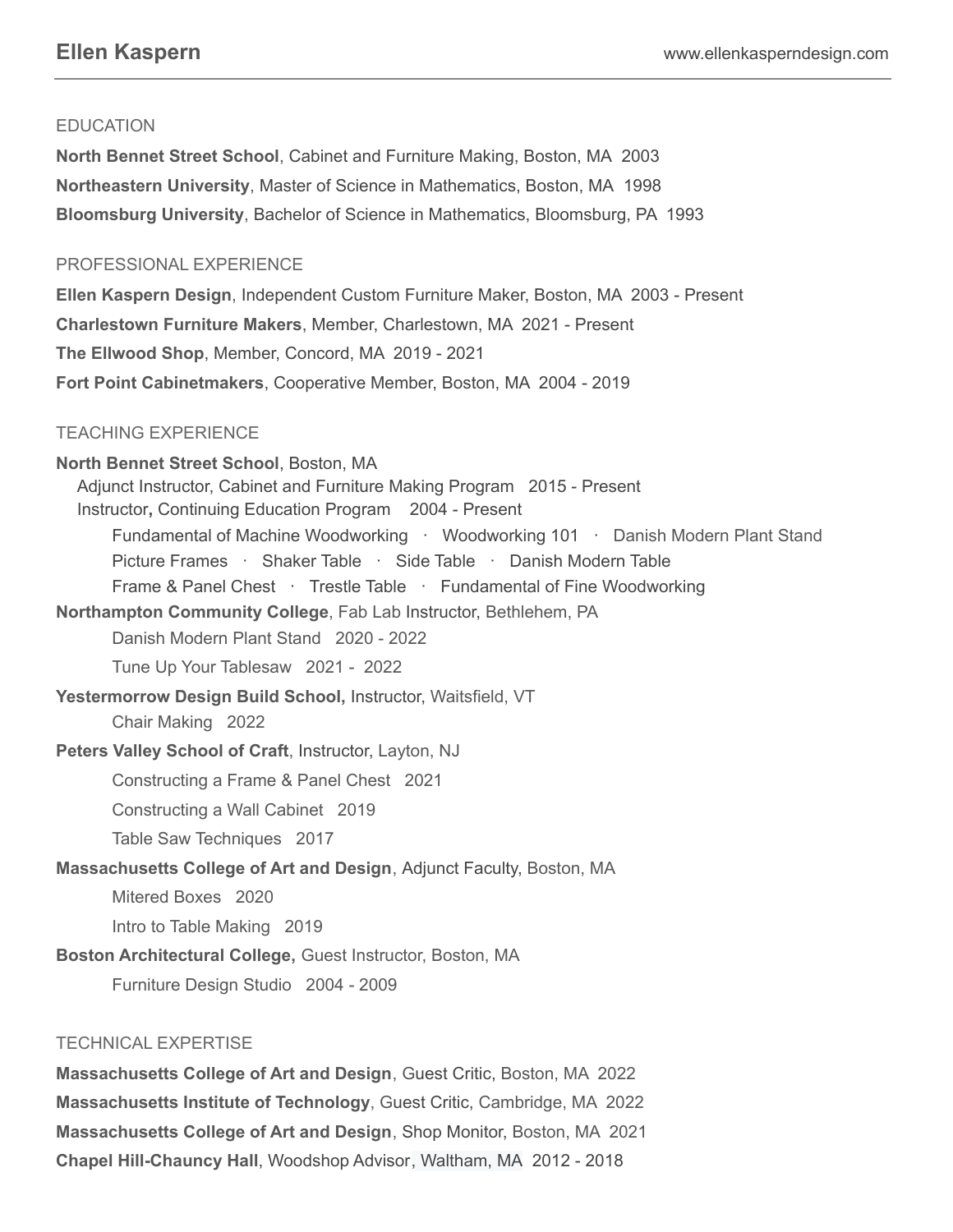### PUBLICATIONS

**"Mid-Century Modern Plant Stand"**, *Woodcraft Magazine* Article April/May 2022, pg. 21 - pg. 25 **"8-inch Jointers"**, *Fine Woodworking Magazine* Article February 2019, pg. 44 - pg. 49 **"Machine Setup"**, *Fine Woodworking Magazine* Video July 23, 2018 **"Tune Your Tablesaw"**, *Fine Woodworking Magazine* Article Winter 2017/2018, pg. 48 - pg. 52 **"The Mighty DIY Push Stick"**, *Fine Woodworking Magazine* Blog Post November 8, 2017

#### BLOG POSTS

**"This is Woodworking: Ellen Kaspern"**, *MEK Woodworks* Blog August 21, 2020 **"In the Making: Ellen Kaspern"**, *North Bennet Street School* Blog August 4, 2020 **"The Mighty DIY Push Stick"**, *Fine Woodworking Magazine* Blog November 8, 2017

### TALKS & LECTURES

**Boston Athenaeum**, Boston, MA Guest Speaker, "Reading Craft: Understanding History Through Reproduction" December 2019 **The Umbrella Arts Gallery**, Concord, MA Guest Speaker, "Breaking the Mold" October 2017 **National Museum of Industrial History**, Bethlehem, PA Lecturer, Meet the Expert Series: "Furniture and Machine Woodworking" February 2017 **Boston Design Week**, Jamaica Plain, MA Panelist, Talks with Artisans: "Woodworking Women" March 2016 **Gallery 263**, Cambridge, MA

Artists' Talk: "Women & Wood" September 2015

## DEMONSTRATIONS

**Nichols House Museum**, Inlay Demonstration, Boston, MA August 2019 **Nichols House Museum**, Carving Demonstration, Boston, MA August 2018 **Fruitlands Museum**, Traditional Joinery Demonstration, Harvard, MA September 2017 **Penland School of Crafts**, Inlay Demonstration, Penland, NC April 2017 **Society of Arts & Crafts**, Inlay Demonstration, Radius Exhibit, Boston, MA October 2017 **Fuller Craft Museum**, Inlay Demonstration, Studio Discoveries, Brockton, MA January 2016 **Peabody Essex Museum**, Inlay Demonstration & Workshop, Studio Discoveries, Salem, MA Nov 2014 **Land's Sake**, Community Forest Outreach Event, Weston, MA October 2014 **Plimouth Plantation**, #I{CRAFT} HISTORY, Plymouth, MA September 2014 **The Society of Boston Architects**, Urban Timber: From Seed to City, Boston, MA September 2014 **Hancock Shaker Village**, Woodworking Weekend, Hancock, MA September 2014 **Concord Museum**, Four Centuries of Massachusetts Furniture, Concord, MA Meet the Craftsman November 2014 **Old Sturbridge Village,** Four Centuries of Massachusetts Furniture, Sturbridge, MA

Sand Shaded Fan Demonstrations, Nathan Lombard Exhibit October 2013 - April 2014